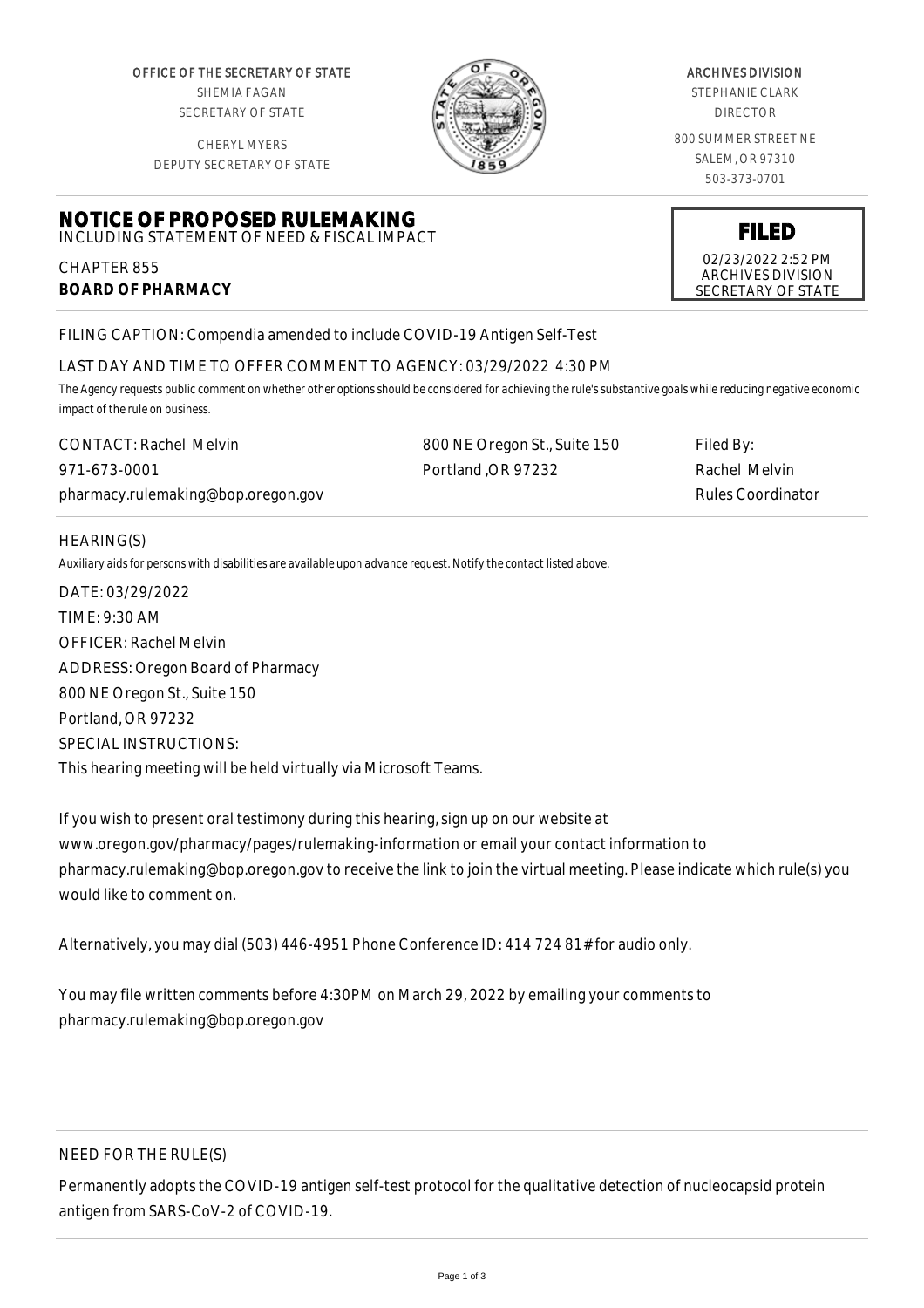# DOCUMENTS RELIED UPON, AND WHERE THEY ARE AVAILABLE

ORS 689.645 and ORS 689.649 state that a pharmacist may provide approved patient care services pursuant to a statewide drug therapy management protocol and adopted by rule of the board. A statewide protocol consists of a standardized patient assessment process and treatment care plan under which a pharmacist may assess and identify the need for a patient care service, then prescribe and dispense a drug or device to the patient.

EUA: Instructions for COVID-19 Antigen Self-Test (Home Test)https://www.fda.gov/medical-devices/coronavirusdisease-2019-covid-19-emergency-use-authorizations-medical-devices/in-vitro-diagnostics-euas-antigen-diagnostictests-sars-cov-2

OHA Fax to Pharmacies: Fee-for-service coverage of COVID-19 home testing policy update. https://www.oregon.gov/oha/HSD/OHP/Announcements/Pharmacy-Home-Tests-Update1121.pdf?utm\_medium=email&utm\_name=providermatters11192021&utm\_source=govdelivery

Testing and Medicaid Coverage of Habilitation Services State Health Official letter- Medicaid and CHIP Coverage and Reimbursement of COVID-19 Testing under the American Rescue Plan Act of 2021 and Medicaid Coverage of Habilitation Services https://www.medicaid.gov/federal-policy-guidance/downloads/sho-21-003.pdf

Families First Coronavirus Response Act and Coronavirus Aid, Relief, and Economic Security Act Implementation Part 43 (pg. 6)- FAQs https://www.cms.gov/files/document/FFCRA-Part-43-FAQs.pdf

COVID-19 Antigen Self Test Protocol https://www.oregon.gov/pharmacy/Documents/COVID-19 Antigen Self Test Protocol.pdf

# STATEMENT IDENTIFYING HOW ADOPTION OF RULE(S) WILL AFFECT RACIAL EQUITY IN THIS STATE

Inequity in access to free COVID-19 antigen self-tests is yet another example of the consistent theme of inequities over the course of the COVID-19 pandemic. Compared to their white counterparts, people of color have faced increased risk of exposure to the virus, suffered more illness and death, and faced more barriers to accessing protective equipment, testing, care, and treatment, as well as vaccines. According to the 2019 Oregon Health Insurance Survey (OHIS), 94% of Oregon residents had health insurance coverage (95.2% Asian, 93.3% White, 92.2% Black, 87.7% Two or more/Other, 83.4% Hispanic). By making these self-test kits easily accessible to patients at their local pharmacy and then billed to their health plan for no charge, it may possibly improve access for patients who may not be able to otherwise access or afford the kits.

# FISCAL AND ECONOMIC IMPACT:

The proposed rule may have the fiscal and economic impact of assisting with early confirmation of COVID-19 infection and thus decrease of transmission due to quarantine and treatment options.

# COST OF COMPLIANCE:

*(1) Identify any state agencies, units of local government, and members of the public likely to be economically affected by the rule(s). (2) Effect on Small Businesses: (a) Estimate the number and type of small businesses subject to the rule(s); (b) Describe the expected reporting, recordkeeping and administrative activities and cost required to comply with the rule(s); (c) Estimate the cost of professional services, equipment supplies, labor and increased administration required to comply with the rule(s).*